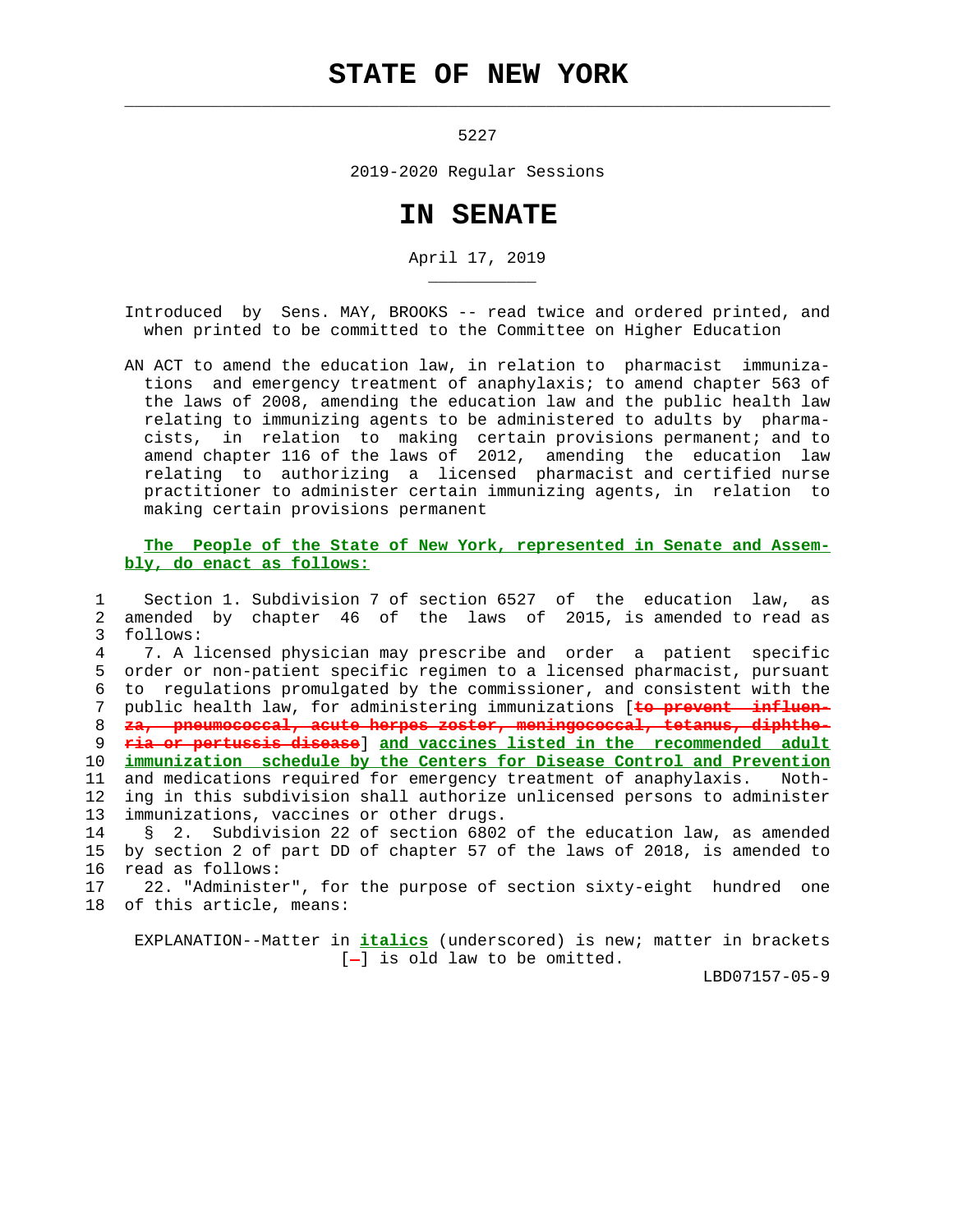S. 5227 2

 1 a. the direct application of an immunizing agent to adults, whether by 2 injection, ingestion, inhalation or any other means, pursuant to a 3 patient specific order or non-patient specific regimen prescribed or 4 ordered by a physician or certified nurse practitioner, [**who has a prac-** 5 **tice site in the county or adjoining county in which the immunization is** 6 **administered,**] for immunizations [**to prevent influenza, pneumococcal,** 7 **acute herpes zoster, meningococcal, tetanus, diphtheria or pertussis** 8 **disease**] **and vaccines listed in the recommended adult immunization sche-** 9 **dule by the Centers for Disease Control and Prevention** and medications 10 required for emergency treatment of anaphylaxis. If the commissioner of 11 health determines that there is an outbreak of disease, or that there is 12 the imminent threat of an outbreak of disease, then the commissioner of 13 health may issue a non-patient specific regimen applicable statewide. 14 b. the direct application of an immunizing agent to children between 15 the ages of two and eighteen years of age, whether by injection, inges- 16 tion, inhalation or any other means, pursuant to a patient specific 17 order or non-patient specific regimen prescribed or ordered by a physi- 18 cian or certified nurse practitioner, [**who has a practice site in the** 19 **county or adjoining county in which the immunization is administered,**] 20 for immunization to prevent influenza and medications required for emer- 21 gency treatment of anaphylaxis resulting from such immunization. If the 22 commissioner of health determines that there is an outbreak of influen- 23 za, or that there is the imminent threat of an outbreak of influenza, 24 then the commissioner of health may issue a non-patient specific regimen 25 applicable statewide. 26 § 3. Subdivision 7 of section 6909 of the education law, as amended by 27 chapter 46 of the laws of 2015, is amended to read as follows: 28 7. A certified nurse practitioner may prescribe and order a patient 29 specific order or non-patient specific regimen to a licensed pharmacist, 30 pursuant to regulations promulgated by the commissioner, and consistent 31 with the public health law, for administering immunizations [**to prevent** 32 **influenza, pneumococcal, acute herpes zoster, meningococcal, tetanus,** 33 **diphtheria or pertussis disease**] **and vaccines listed in the recommended** 34 **adult immunization schedule by the Centers for Disease Control and** 35 **Prevention** and medications required for emergency treatment of anaphy- 36 laxis. Nothing in this subdivision shall authorize unlicensed persons 37 to administer immunizations, vaccines or other drugs. 38 § 4. Section 8 of chapter 563 of the laws of 2008, amending the educa- 39 tion law and the public health law relating to immunizing agents to be 40 administered to adults by pharmacists, as amended by section 3 of part 41 DD of chapter 57 of the laws of 2018, is amended to read as follows: 42 § 8. This act shall take effect on the ninetieth day after it shall 43 have become a law [**and shall expire and be deemed repealed July 1,** 44 **2020**]. 45 § 5. Section 5 of chapter 116 of the laws of 2012, amending the educa- 46 tion law relating to authorizing a licensed pharmacist and certified 47 nurse practitioner to administer certain immunizing agents, as amended 48 by section 4 of part DD of chapter 57 of the laws of 2018, is amended to 49 read as follows: 50 § 5. This act shall take effect on the ninetieth day after it shall 51 have become a law[**, provided, however, that the provisions of sections** 52 **one, two and four of this act shall expire and be deemed repealed July** 53 **1, 2020 provided, that:** 54 **(a) the amendments to subdivision 7 of section 6527 of the education** 55 **law made by section one of this act shall not affect the repeal of such** 56 **subdivision and shall be deemed to be repealed therewith;**